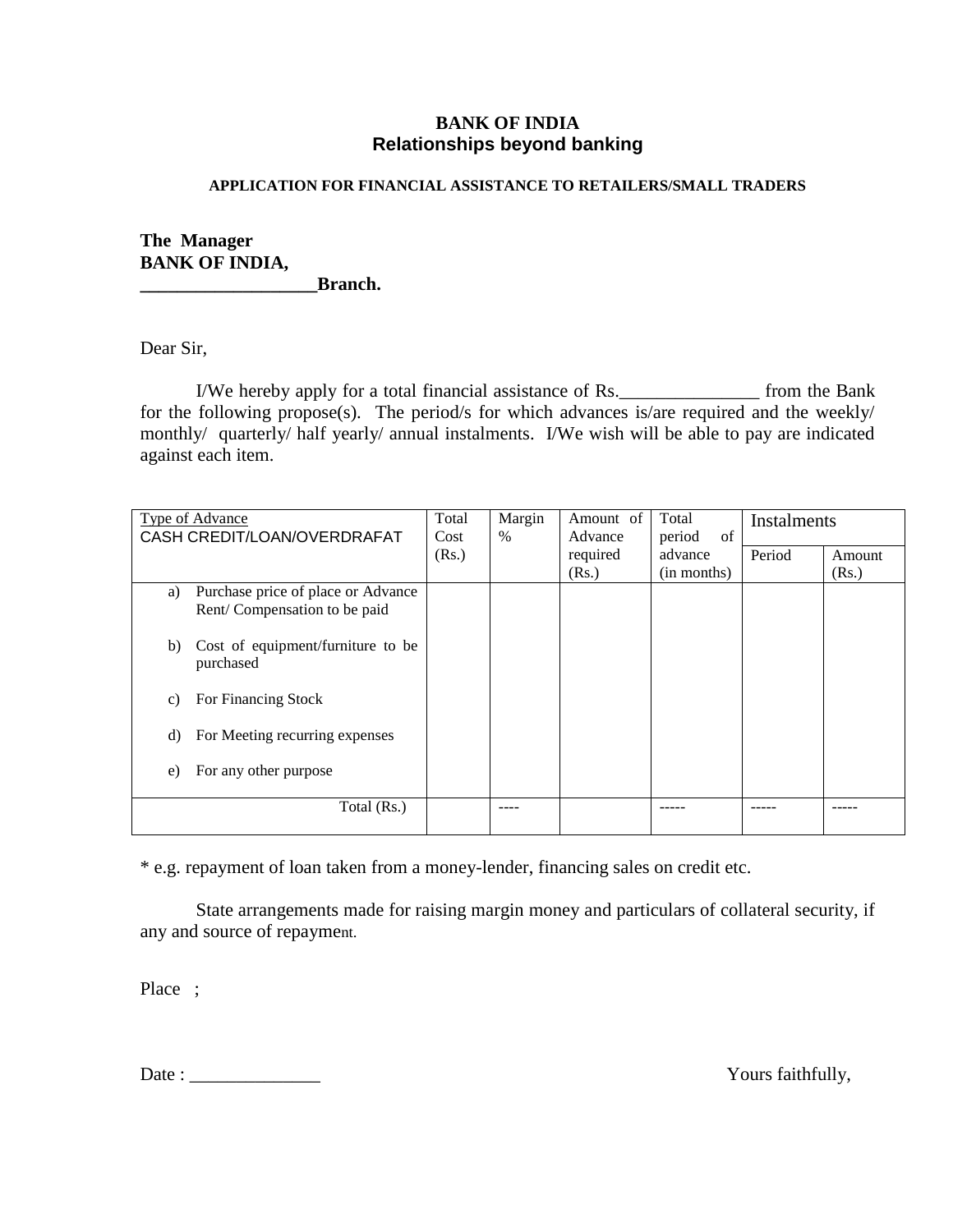#### (A) BUSINESS PARTICULARS

1. Name

## 2. Constitution :

(Whether Proprietorship/ Partnership/ Pvt. Ltd.Co. Names and residential addresses of partners/ Proprietor/directors, In case of partnership, please state Whether or not registered under Partnership Act and/ Or Income Tax Act)

- 3. Date of establishment, if already in business :
- 4. Business Address and Telephone Number :
- 5. Dealing in (principal items)
- 6. Whether the shop/ place of business is owned or rented, or on leave and licence, if rented, in whose name (rent/ compensation receipt to be produced).
- 7. If income tax is paid by the firm and/or partners personally, show amount/s and date of tax last paid separately for each.
	- 8. Existing borrowings if any with full particulars, from:
		- a) Banks
		- b) Financiers
		- c) Friends and relatives
		- d) Trade Credit
		- e) Others
- 9. Whether the concern is a member of any retail traders, association/s, if so name/s and address/es of association/s.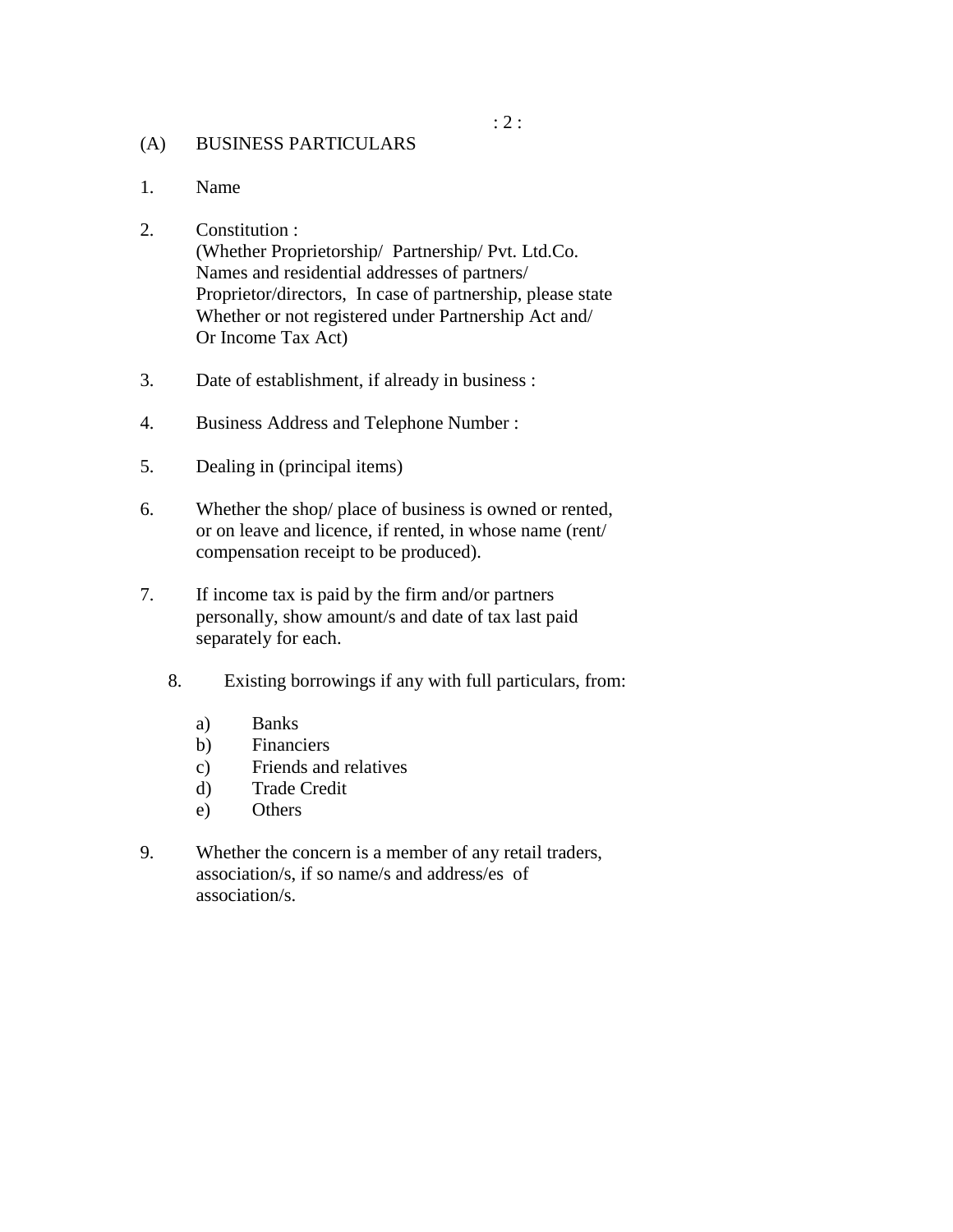# (B) PARTICULARS ABOUT SALES AND EMPLOYMENT:

- 1. (a) Sales tax Registration Number if any : (b) Sales tax assessment completed upto : (Copies of sales tax return to be attached)
- 2. Details of licences and other registrations, if any relating to the business.

: 3 :

3. Particulars of working

| Last 3 years<br>(where applicable) |    |    | Projected Working<br>(after the advance is availed of)       |    |    |  |
|------------------------------------|----|----|--------------------------------------------------------------|----|----|--|
| 20                                 | 20 | 20 |                                                              | 20 | 20 |  |
|                                    |    |    | <b>Sales</b><br>$:$ Rs.<br>Less:<br>Purchases/Expenses : Rs. |    |    |  |
|                                    |    |    | Net earnings/loss<br>$:$ Rs.                                 |    |    |  |

(copies of statements of accounts to be attached)

Full time Part time Total

---------------------------------------------------------------------------------------------------------------------

4. How many persons do you directly employ ? How many more will you employ if the Financial assistance is sanctioned ?

> Present Strength Future addition

- 5. Please give particulars, if any, of arrangements to obtain technical and professional advice and service
- (C) If the advance is required for acquiring a place furnish the following particulars :
	- 1. Type of place to be taken
	- 2. Area in sq. ft/metres
	- 3. Location (give complete address) If to be purchased, State Price to be paid: Rs. From whom to be purchased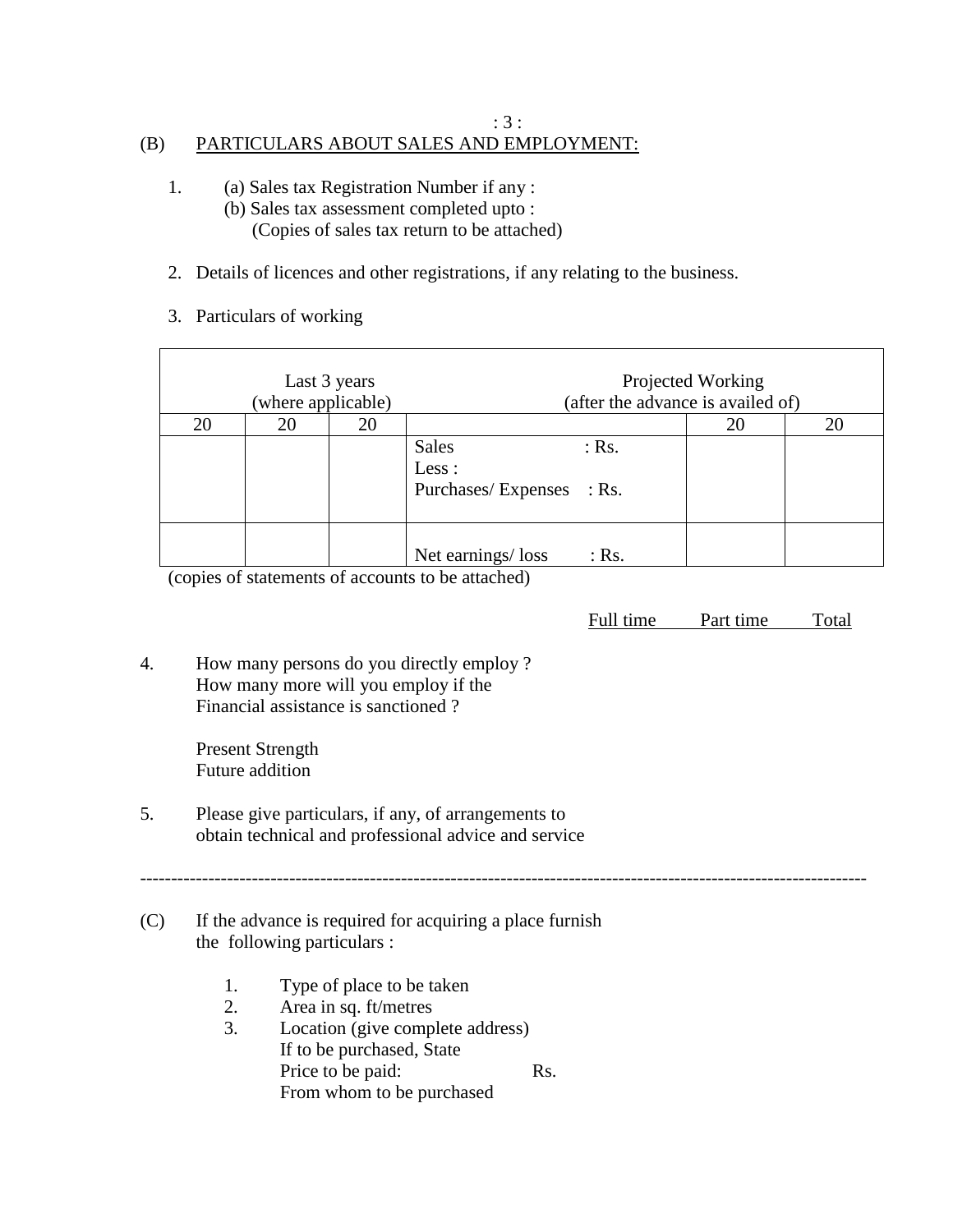If to be taken on lease/ tenancy/ leave and Licence give Particulars as under: Rs.

| Advance money to be paid    | Rs. |
|-----------------------------|-----|
| Monthly rental/compensation | Rs. |
| Name of owner/licensor      |     |

- (D) If the advance is required for purchase of equipments, Furnish the following particulars :
	- a) Type of equipment(s) proposed to be purchased
	- b) From whom to be purchased
	- c) Purchase price of each equipment separately
- (E) If the advance is required for meeting recurring expenses, state each item of expenses separately with the amount shown there against :

| 1        |  |
|----------|--|
| っ        |  |
| 2<br>. . |  |

- (F) If the advance is required for any other purpose, furnish the necessary particulars :
- (G) a) Description of security offered by way of hypothecation, approximate value on date of application, basis of valuation and whether or not adequately insured (to be supported by copies of relative invoices)
	- b) Name and address of proposed guarantor if any
- (H) REFERENCES (for new entrants, references of any two persons would be adequate) :

I Give two names and address of the following :

- $a)$
- $\mathbf{b}$ )  $\overline{\phantom{a}}$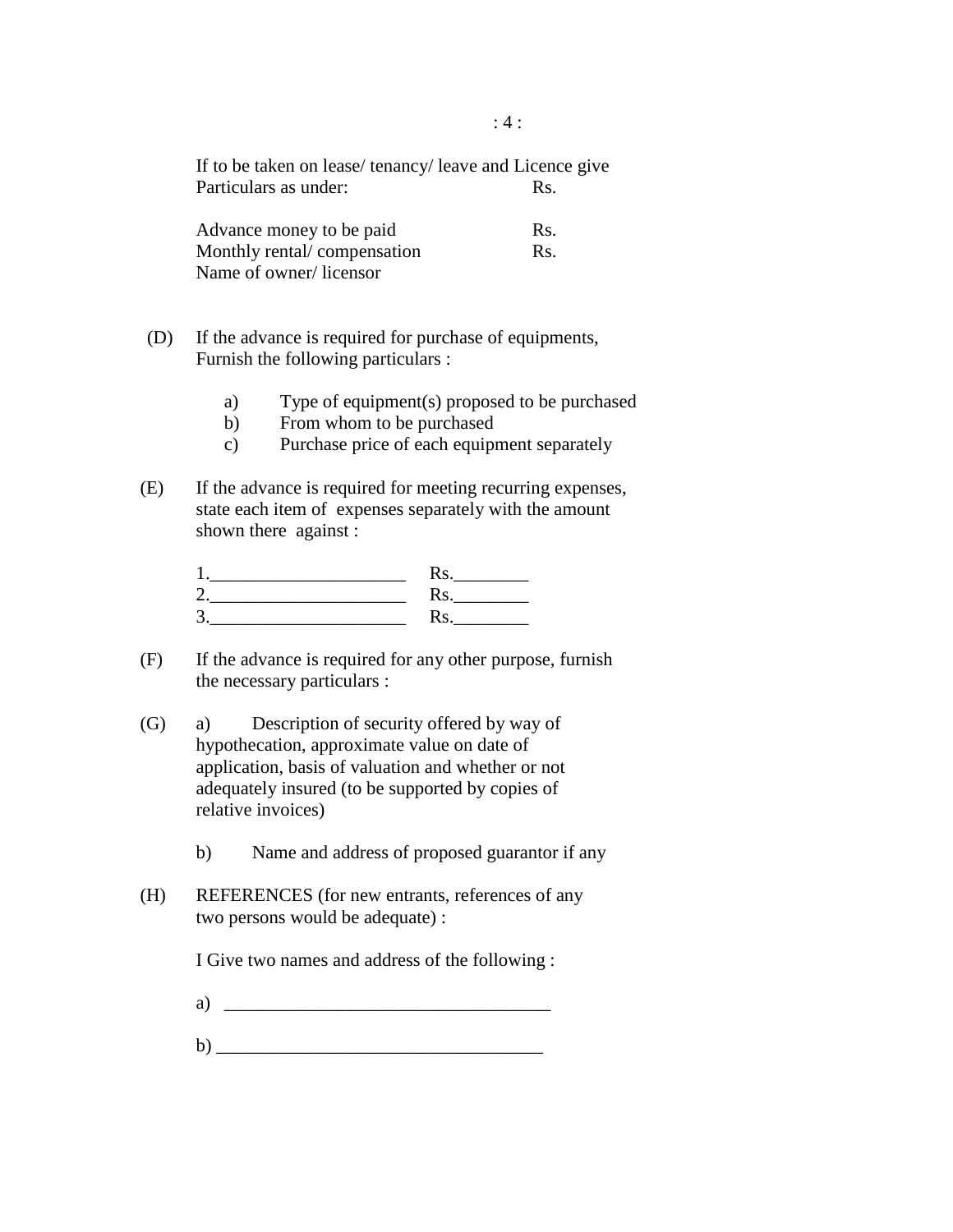a) From your own trade who know you well \_\_\_\_\_\_\_\_\_\_\_\_\_\_\_\_\_\_\_\_\_\_\_\_\_\_\_\_\_\_\_\_\_\_ \_\_\_\_\_\_\_\_\_\_\_\_\_\_\_\_\_\_\_\_\_\_\_\_\_\_\_\_\_\_\_\_\_\_ b) Your suppliers \_\_\_\_\_\_\_\_\_\_\_\_\_\_\_\_\_\_\_\_\_\_\_\_\_\_\_\_\_\_\_\_\_\_ \_\_\_\_\_\_\_\_\_\_\_\_\_\_\_\_\_\_\_\_\_\_\_\_\_\_\_\_\_\_\_\_\_\_ c) Your customers \_\_\_\_\_\_\_\_\_\_\_\_\_\_\_\_\_\_\_\_\_\_\_\_\_\_\_\_\_\_\_\_\_\_ d) Present Banker's (if any) and period of association

(I) ASSETS AND LIABILITIES AS NO ………….

|    | Assets              |     | Liabilities                   |     |
|----|---------------------|-----|-------------------------------|-----|
| 1. | Cash on hand and    | Rs. | 1. Trade Credit received      | Rs. |
| 2. | Trade Credit given  | Rs. | 2. Loan/s from Bank/s         | Rs. |
| 3. | <b>Stocks</b>       | Rs. | 3. Borrowing from other       | Rs. |
| 4. | Machinery/Fixtures  | Rs. | 4. Other liabilities (if any) | Rs. |
| 5. | Other assets if any | Rs. | 5. Capital in Business        | Rs. |
|    | Total               | Rs. | Total                         | Rs. |

\_\_\_\_\_\_\_\_\_\_\_\_\_\_\_\_\_\_\_\_\_\_\_\_\_\_\_\_\_\_\_\_\_\_\_\_\_\_\_\_\_\_\_\_\_\_\_\_\_\_\_\_\_\_\_\_\_\_\_\_\_\_\_\_\_\_\_\_\_\_\_\_\_\_\_\_\_\_

## 1. I/we hereby declare and undertake as under:

- i) that the particulars furnished above are to be the best of my/our knowledge true and correct :
- ii) that the aforesaid goods proposed to be hypothecated to you as security for the loan/cash credit/ over-draft facility asked for are either my/our own absolute property or that I/We have such interest in them as entitles me/us to hypothecate them to the Bank to the full extent of the Bank's advances to me/us against these goods and that they are not subject to any attachment. Claime lien or charge of any sort.

: 5 :